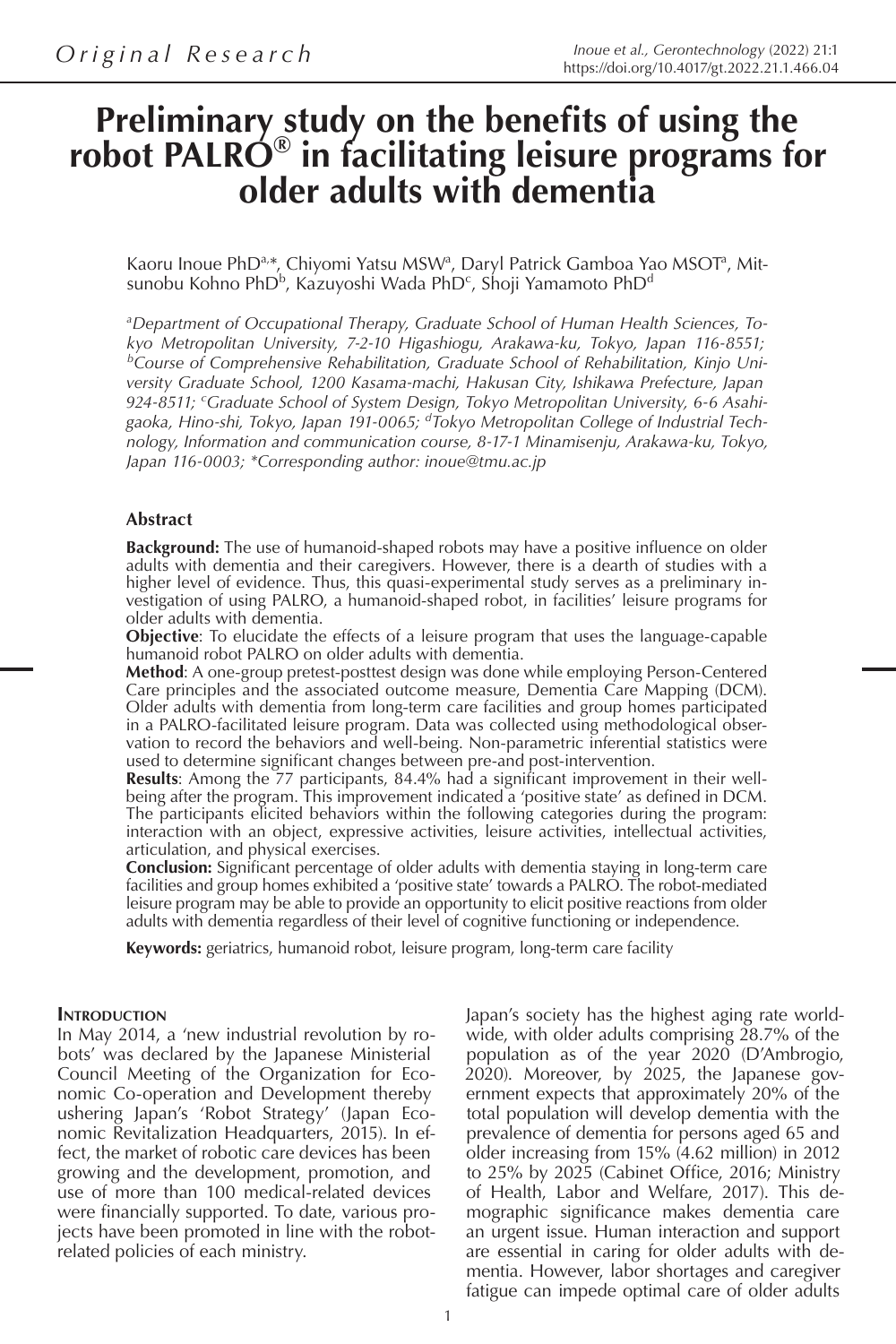

*Figure 1. PALRO*

with dementia. With the progression of dementia, the amount of assistance required for older adults with dementia increases. Thus, it is beneficial to consider the application of robotic devices and the environment as a support tool in assisting caregivers to facilitate the engagement and participation of older adults with dementia. Recently, it is becoming more common to utilize artificial intelligence and robots to support one's daily life.

According to Shishehgar and colleagues (2018), using robotic technologies to help elderly people's problems can have positive effects on their lives. Most robots used in healthcare are modeled after animals. For instance, the dog-robot 'AIBO' was found to be effective in reducing the loneliness of residents in a long-term care facility (Banks et al., 2008). Another, a harp seal robot named 'PARO' was developed by Japan's Agency of Industrial Science and Technology (AIST), as a Biofeedback Medical Device for Mental Health. As of 2021, approximately 7,000 PAROs were in use in more than 30 countries (Shibata, 2021). When PARO is used as a support medium, it can reduce depression, anxiety, and loneliness in older adults with dementia, as well as increase their enjoyment and provide respite from their caregivers (Inoue et al., 2021; Moyle et al., 2013; Moyle et al., 2017, 2018; Robinson et al., 2013).

While animal-modeled robots such as PARO have clear benefits to mental health, humanoidshaped robots were found to possess different benefits as people's impressions tend to differ between humanoid-shaped and animal-modeled robots (Hashimoto et al., 2018). The use

of humanoid-shaped robots in caring for older adults with or without diminished cognitive function resulted in brighter facial expressions and increased interactions (Ikeda et al., 2018; Noguchi et al., 2019; Obayashi, Masuyama, et al., 2018). Additionally, certain humanoidshaped robots can be utilized in robot-assisted activity (RAA) for older adults, positively influencing motor functions (Taniguchi et al., 2019). Contrary to using robots as a support medium, RAA is a structured activity wherein a robot is used as an activity facilitator. In a study using a humanoid-shaped robot to facilitate activities of 10 residents in an elderly care facility, it was postulated that RAA can be used for emotional and recreational therapies within medical facilities for older adults (Kanoh et al., 2011).

A humanoid-shaped robot used in daycare facilities for older adults is PALRO (*Figure 1*, Fujisoft Incorporated). It is small, portable, and has a wide variety of features and functions such as singing and dancing. PALRO also has an advanced voice recognition function suitable for individuals who require language-related intervention and services (Fujisoft Incorporated, n.d.). However, PALRO is unable to recognize verbal commands whenever it is talking. Some of PALRO's other features that can be used for recreational purposes are the provision of stories, exercises, games, and quizzes, connecting to the internet to send and receive mail, and taking photos. PALRO was utilized in this study as it offered Japanese language-based features appropriate to be used for older adults, does not require a complex setup before usage, and was readily purchasable.

A conference proceeding by Hamada and colleagues (2016) reported the use of PALRO to facilitate physical activity for older adults in the Japanese context, and the findings suggested better engagement and satisfaction of the participants. In terms of peer-reviewed research, two studies explored the benefits of communication robots including PALRO in a residential setting (Obayashi, Kodate, et al., 2018; Obayashi et al., 2020). The robot was placed on each participant's bedside table and was primarily used as a combination of predominantly individual and group intervention. This arrangement requires many numbers of robots. However, considering the cost of one business model PALRO being JPY 670,000 (or approximately USD 5,700) (Fujisoft Incorporated, n.d.), such a setup may not be viable for practical application. Thus, there is a need to know the benefit of PALRO when used within group sessions alone. This study serves as a pilot investigation for future studies involving PALRO as a group facilitator with larger sample size.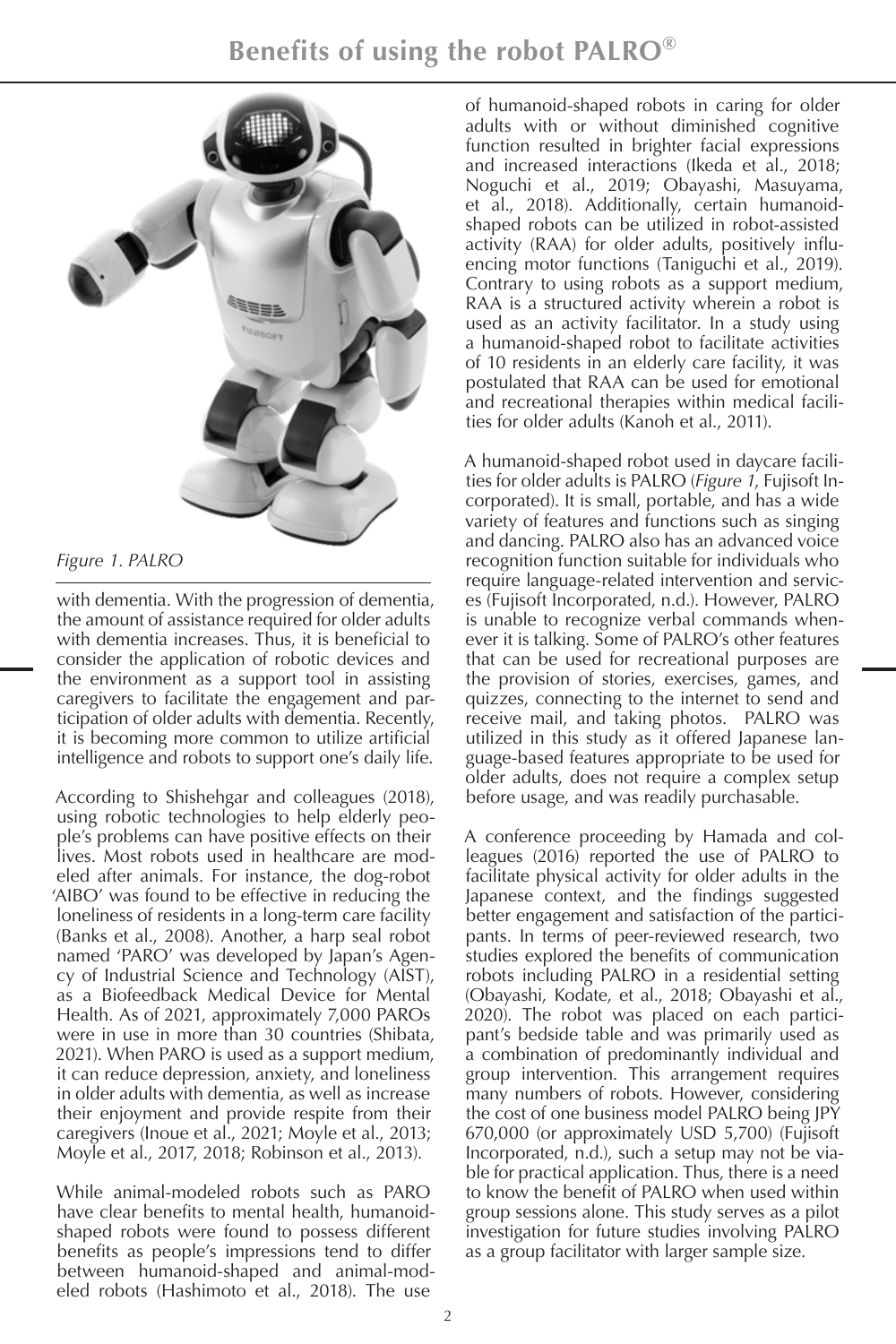Among the activities that use humanoid robots, leisure activities were selected as most Japanese long-term care facilities provide leisure activities for the residents to improve their quality of life. These activities increase their daytime activity, allow them to spend meaningful time, and encourage social participation. Hence, this paper aimed to elucidate the effects of a leisure program that uses the language-capable humanoid robot PALRO on older adults with dementia.

# **METHODOLOGY**

# **Theoretical grounding**

The principles of person-centered care (PCC) guided this research (Kitwood, 1997). The core assumption of PCC is that the personhood (sense of self) of a person with dementia can be maintained by meeting five fundamental psychosocial needs namely: comfort, identity, attachment, occupation, and inclusion (Kitwood, 1997). In PCC, signs of 'positive state' among older adults with dementia include showing self-confidence, self-assertion, a relaxed body, sensitivity to others' needs, initiative to interact with others, using and responding to humor, creatively expressing oneself, trying to be helpful, showing affection, and expressing various emotions. As such, this principle informed the thinking of the researchers in the creation of the intervention program and identifying outcomes sought in this study.

# **Research design**

This study utilized a one-group pretest-posttest design. This design is often used to serve as a pilot effort before conducting a large experiment. In this study, the participants' behaviors were observed before, during, and after the leisure program.

## **Recruitment and participants**

A request letter for the research project participation was mailed to long-term care facilities and group homes within Kanagawa prefecture, Japan. These facilities were randomly selected from the official homepage of the Kanagawa government (Kanagawa Prefectural Government, 2021). Once a facility expressed an interest to participate, the principal investigator (PI) scheduled a visit to explain the details of the research project. When the facility consented, a recruitment poster was displayed inside the facility. The details of the project were explained to interested residents and their family (or legal guardian, if appropriate) verbally and in writing. A signed letter of consent was then obtained. The letter of consent and poster clearly stated that the research had nothing to do with the facility's services and that cooperation was voluntary. The date and time of implementation were agreed upon by the facility and the PI.

G\*Power is a tool used to compute effect sizes and other statistical power analyses (Buchner et al., 2021). Utilizing G\*Power, a sample size of 75 was calculated with the effect size at 0.5, test power at 0.95, and significance level at 0.01. However, to provide ample leeway for the unusable data that may be caused by attrition, we collected a total of 100 participants. Inclusion criteria were residents with dementia who were able to participate in a leisure program spanning 30 minutes. Residents with severe consciousness disorders, visual impairment, or hearing impairment were excluded from this study as these individuals exhibit comorbid conditions which may negatively affect full engagement with the program -- specifically with engaging with PAL-RO's movement and/or speech.

# **Data collection**

On the day of the program, the facility staff confirmed the physical condition and status of the subjects before participation. Information on age, gender, diagnosis, nursing care level, degree of independence of older adults with dementia was obtained from the facility's most recent record. The degree of independence in daily living is a sevenlevel indicator used in the certification of the nursing care level. Level I indicate the highest independence, followed by II (a and b), III (a and b), IV, and M. The nursing care level is a five-level classification system (1 as the least assistance required and 5 as the most) devised to categorize an individual's required care and access to support under the Japanese Long-term Care Insurance System.

To begin, the facility staff ushered up to 10 participants to the communal space and positioned them in a semicircle around PALRO. Next, the facilitator (an occupational therapist who was not a part of the research team) introduced PALRO. Thereafter, a 30-minute leisure program was led by PALRO, wherein PALRO seamlessly transitioned through different program components, including self-introduction (2 minutes), ice breaker / small talk (3 minutes), light exercise (5 minutes), quiz, and game (5 minutes), seated exercise while PALRO plays music (5 minutes), short stories (2 minutes), take a photo (5 minutes), and closing remark (2 minutes). During the program, the facility staffs were free to join the participants. The facilitator interjected and assisted participants as needed (such as when PALRO fails to understand the participant due to speaking on a low volume or strong accent), as well as encouraged the participants to actively interact with PALRO throughout the humorous conversations. At the end of the program, the facilitator closed the session.

## **Outcomes**

Dementia Care Mapping (DCM) is a method used to methodologically record the behaviors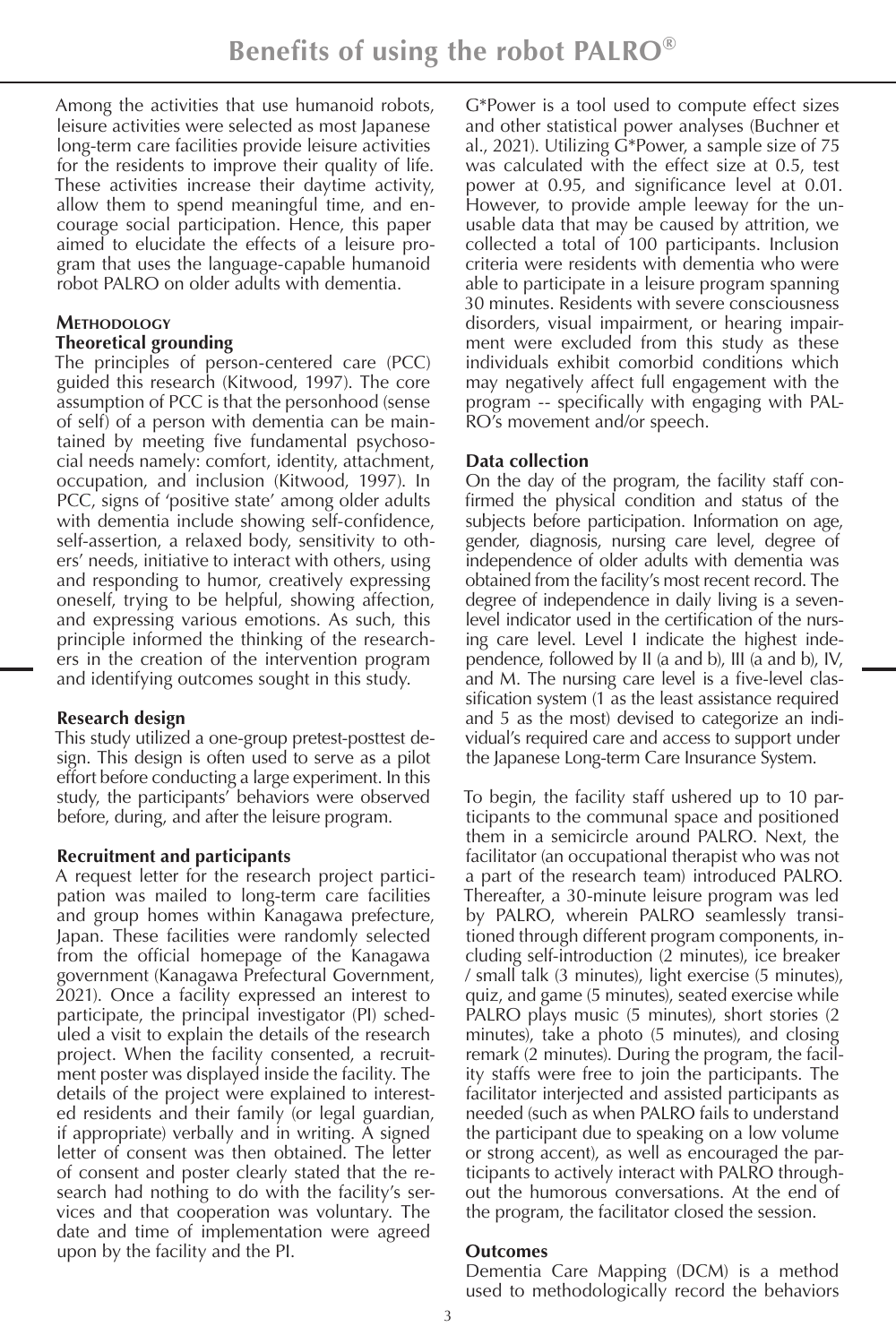| Table 1. Participants' characteristics |                  |            |  |  |  |
|----------------------------------------|------------------|------------|--|--|--|
| Variable                               | N=77             | Percentage |  |  |  |
| Gender                                 |                  |            |  |  |  |
| Male                                   | 9                | 11.7%      |  |  |  |
| Female                                 | 68               | 88.3%      |  |  |  |
| Age (Mean $\pm$ SD)                    | $86.74 \pm 6.19$ | 100%       |  |  |  |
| <b>Diagnosis</b>                       |                  |            |  |  |  |
| Alzheimer's dementia                   | 53               | 68.8%      |  |  |  |
| Vascular Dementia                      | 9                | 11.7%      |  |  |  |
| Other Dementia                         | 15               | 19.5%      |  |  |  |
| <b>Nursing care level</b>              |                  |            |  |  |  |
| Care level I                           | 7                | 9.09%      |  |  |  |
| Care Level II                          | 17               | 22.1%      |  |  |  |
| Care Level III                         | 25               | 32.5%      |  |  |  |
| Care Level IV                          | 23               | 29.9%      |  |  |  |
| Care Level V                           | 5                | 6.49%      |  |  |  |
| Degree of independence                 |                  |            |  |  |  |
|                                        | 3                | 3.90%      |  |  |  |
| II (a & b)                             | 24               | 31.2%      |  |  |  |
| III (a & b)                            | 36               | 46.8%      |  |  |  |
| IV (a $& b)$                           | 14               | 18.2%      |  |  |  |
| M                                      | 0                | $0.00\%$   |  |  |  |

of persons with dementia to assess their quality of life within care facilities (Brooker & Surr, 2005; Fossey et al., 2002). It was based on the concept of PCC. The DCM has a good internal consistency and test-retest reliability  $(r = 0.55, p)$ < 0.0001) (Fossey et al., 2002). In rating, multiple observers (mappers) record (1) behavior that indicates the most significant care potential and (2) state of the person with dementia every 5 minutes in adherence to the rules stipulated in the DCM manual (Bradford Dementia Group, 2005). (1) The behavior was categorized from the 23-predefined Behavior Category Code (BCC). Description of the codes can be found in the DCM manual (Bradford Dementia Group, 2005). (2) The state was examined based on the Mode and Engagement (ME) coding and recorded according to the Well-Ill-Being (WIB) score. The WIB score is a six-point scale divided into -5, -3,  $-1$ ,  $+1$ ,  $+3$ , and  $+5$ . Of note,  $+1$  indicates a neutral state wherein the subject is aware and focused on the surroundings but is not showing signs of positive or negative mood. Higher scores indicate a 'positive state', while the lower scores indicate a 'negative state'. The individual WIB score was obtained by dividing the ME score recorded before (30 minutes), during (30 minutes), and after (30 minutes) the leisure program. The group WIB before, during, and after the program was derived by getting the mean score during the respective periods.

In this study, two certified care workers with advanced dementia care mapping qualifications (called mappers) concurrently and unobtrusively observed the participants. They worked as care aids in different long-term care facilities wherein

they had to perform mapping daily. Thus, they possess the skills to handle data collection for research purposes. The mappers had a relatively high inter-rater match of 87%. The observation acquired was verified by discussing with the facility staff and comparing official records.

# **Data analysis**

The result was analyzed using the prescribed DCM analysis method. Descriptive statistic was used to provide a rich picture of participants. Exploratory statistical analysis, specifically Spearman's rank correlation, was used to confirm correlation among the subjects' age, nursing care level, daily living independence degree, and individual WIB score during the leisure program. The WIB scores were compared using the Wilcoxon rank-sum test, using gender as a group element. The Friedman test was performed on the group WIB score before, during, and after the leisure program; thereafter, a post-hoc test by Bonferroni was performed (software used: R Commander 3.4.1). The main outcome was the difference in WIB score compared between before, during, and after the leisure program. The first minor outcome was the difference in group WIB score during the leisure program correlating with the age, care level, and degree of independence. The second minor outcome was the difference in WIB scores between the male and female subjects.

# **Research ethics**

The research was conducted while upholding ethical standards under the Declaration of Helsinki. This research was approved by the Tokyo Metropolitan University Research Safety and Ethics Committee in 2014 (approval number: H-158). Consents from the cooperating facility's managers, participants, and legal guardians were obtained. Additionally, this study is registered with the University hospital Medical Information Network – Clinical Trials Registry (UMIN000039473).

# **Results**

Data of 77 participants from five facilities (four long-term care facilities, one group home) were obtained and analyzed. Each program session was attended by a maximum of ten participants, for a total of ten sessions. The subjects' ages ranged from 67 to 97 years (m=86.7, SD=6.20). The majority were women (88.3%). Information regarding the subjects is shown in *Table 1*.

# **Behavior categories observed**

Six notable behavior categories were observed during the leisure program. Under the category 'Occupation', specific behaviors observed include: *"enjoying while participating in the program conducted by PALRO"* and *"looking at PALRO with deep interest (in that sense of en-*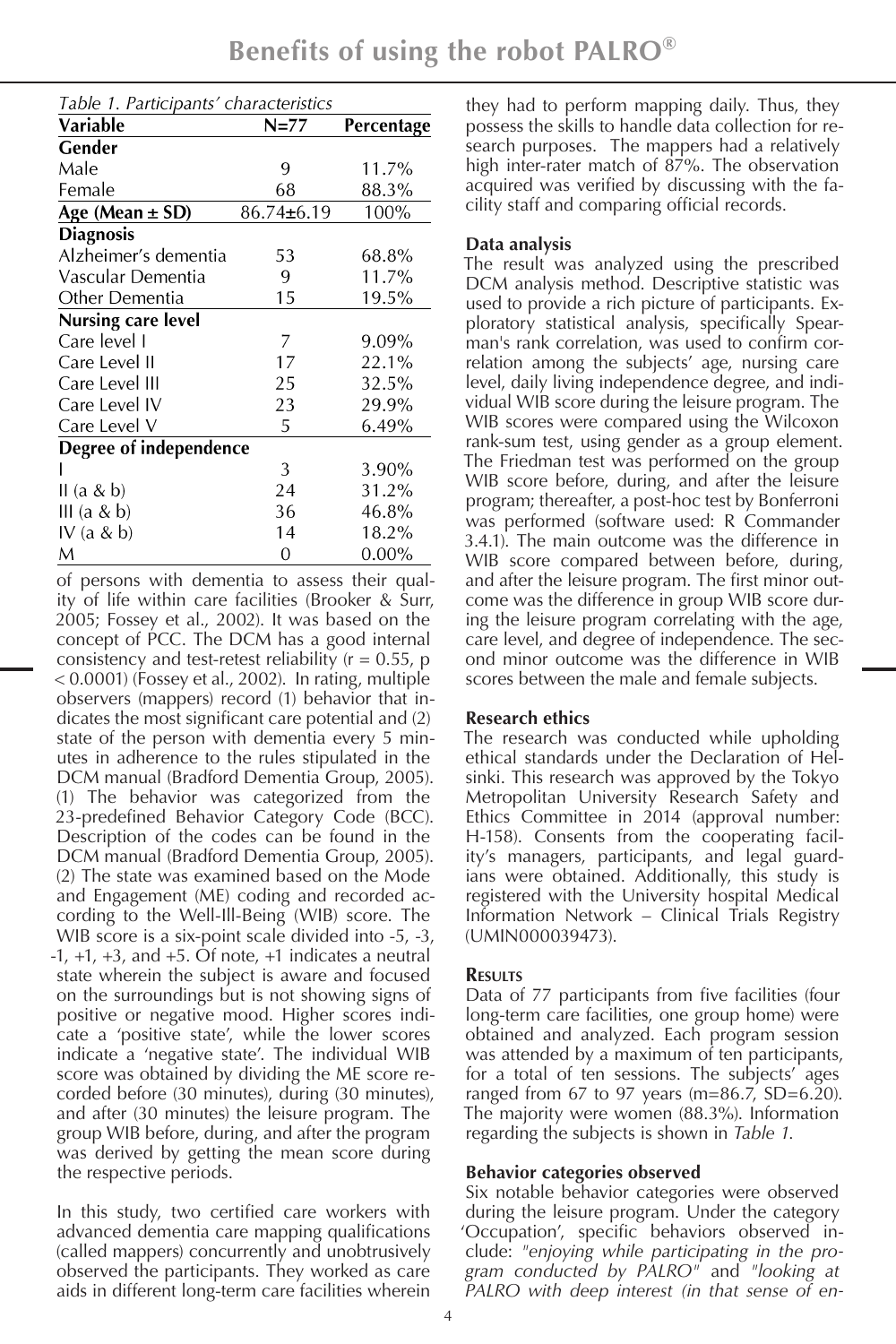**Benefits of using the robot PALRO®**



*Figure 2. Categories of notable behaviors during the program*

*gagement with objects)"*. Out of the 77 participants, two appeared to be disengaged or withdrawn. These two exhibited low wakefulness even before the leisure program. Disengagement was recorded several times before and after the leisure program. *Figure 2* shows the common categories noted during the program.

#### **ME Code observed and WIB scores**

The individual WIB scores indicated '<1' for two subjects (2.6%), '1' for ten subjects (13.0%), and '>1' for 65 subjects (84.4%). *Figure 3* reveals the distribution of WIB scores in relation to their nursing care level. The group WIB score during the leisure program was higher than that of before and after, generally indicating a 'positive state'. As normality was not confirmed when the distribution was tested by histogram or quantile-quantile plot, Friedman test was performed to the group WIB scores across time and a significant result was noted (x2=32.022, df=2, p=0.0000001113). Therefore, correction via the Bonferroni test was performed for each group. *Table 2* shows the properties and analysis of the group WIB. There were no significant differences in the WIB scores to gender (Wilcoxon ranksum test,  $Z - 1.675$ ,  $p = 0.08539$ ).

## **Correlation between participant characteristics and WIB scores**

No correlation was found between the mean WIB score and age ( $\rho$  = -0.181,  $p$  = 0.0868) and nursing care level ( $\rho = -0.192$ ,  $p = 0.0676$ ). There



*Figure 3. Individual WIB scores during the pro- gram per nursing care level*

was a weak negative correlation between the mean WIB score and daily living independence degree ( $\rho = -0.329$ ,  $p = 0.022$ ).

### **Discussion**

#### **Behaviors observed towards PALRO's leisure program**

A PALRO-based leisure program elicits a good response from older adults. Particularly, as engagement with the object (e.g., staring at PALRO) was often recorded, the appearance, voice, and movement of PALRO may attract the attention of older adults with dementia. Multiple activities that can maximize the level of emotions, mood, and engagement were noted.

A systematic review of non-drug therapies for older adults with dementia reported that significant improvements in behavioral and psychological symptoms of dementia were noted in cognitive stimulation therapy (tabletop task using paper and pen), advanced caregiver training (learning about factors that trigger symptoms and its management), out-patient psychotherapy (music therapy, movement therapy, psychodynamic therapy, and sociotherapy), and collaborative care (weekly meetings with a support team, use of web-based meeting scheduling system with patients, and group sessions for oneself and one's family). Conversely, this improvement was not noted in a multisensory environmental intervention (a combination of lighting, music, and aroma stimulation) (Doi-Kanno et al., 2016). Significant effectiveness cannot be achieved through an approach that is dependent on environmental factors alone. PALRO's leisure program is an activity that combines individuals and objects to form robot-mediated leisure conducted by an occupational therapist in cooperation with facility staff. Combining care received from caregivers and robots may potentially elicit a positive response from older adults with dementia.

## **Change in WIB scores during PALRO's leisure program**

The WIB score during the leisure program was higher than that before and after. The mean WIB score (84.40%) during the program was higher than +1. Considering that this is a positive result, we believe that PALRO will be well-received by many older adults with dementia. Conversely, 13.00% of the subjects scored +1. Based on the observation of the occupational therapist and mapper, the remaining 2.60% (two subjects) found it difficult to look at and recognize PAL-RO. Because of this, both subjects were unable to enjoy PALRO's activity. One subject was categorized under daily living independence level II and nursing care level 2 and the other subject under levels 4 and 5. Additionally, there was no correlation between nursing care level and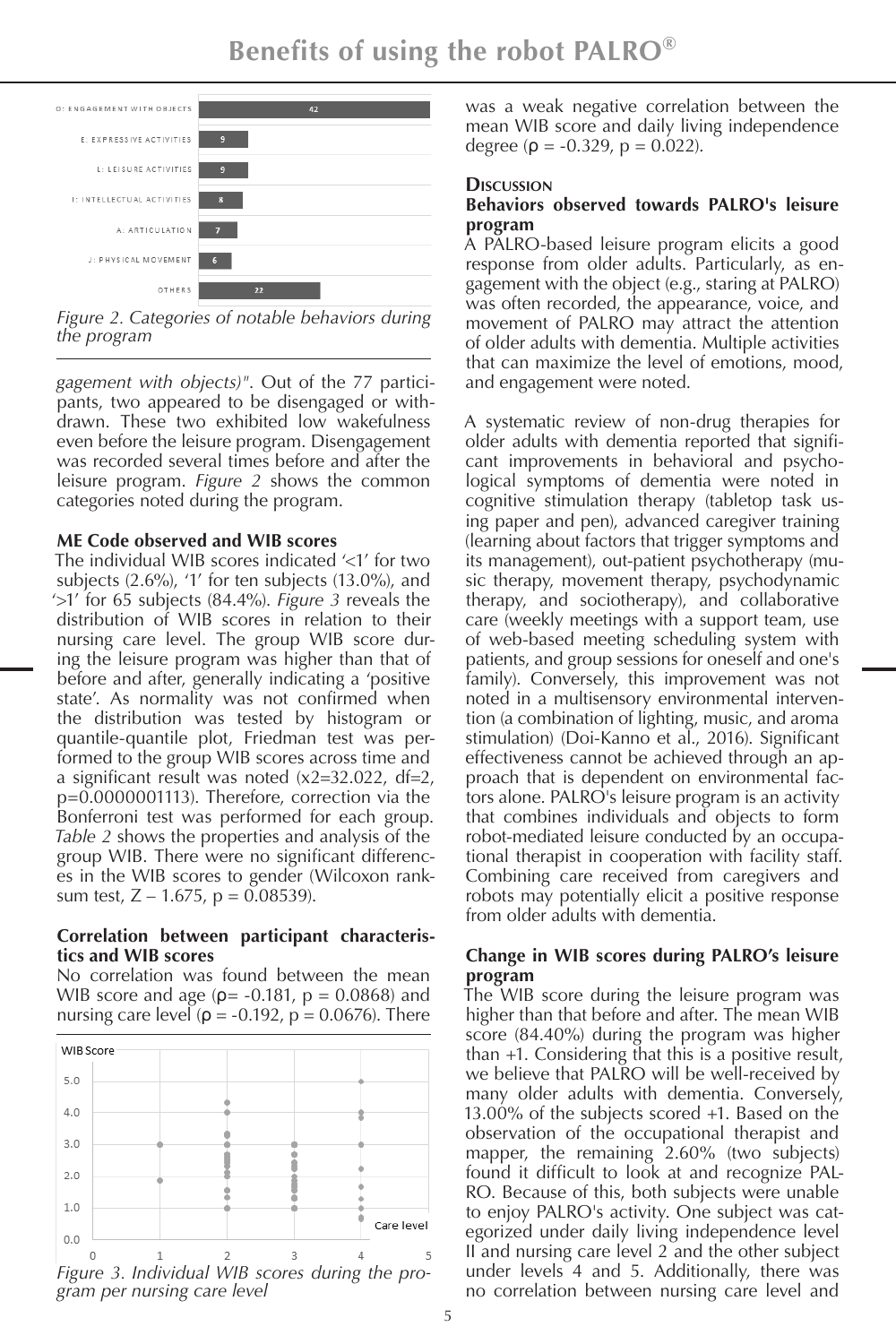|                         | <b>Before</b> | During | After  | p-value         |
|-------------------------|---------------|--------|--------|-----------------|
|                         |               |        |        | (Friedman test) |
| Group WIB score         | $+1.6$        | $+2.1$ | $+1.4$ | < 0.0001        |
| Standard deviation      | 0.9           | 0.9    | 0.8    |                 |
| Minimum                 | $-1.0$        | $+0.6$ | $-1.0$ |                 |
| Maximum                 | $+4.5$        | $+5.0$ | $+3.4$ |                 |
| $1st$ quartile          | $+1.0$        | $+1.3$ | $+1.0$ |                 |
| $2nd$ quartile          | $+1.4$        | $+2.0$ | $+1.0$ |                 |
| $3rd$ quartile          | $+2.2$        | $+2.7$ | $+2.0$ |                 |
| Interquartile range     | $+1.2$        | $+1.4$ | $+1.0$ |                 |
| Interquartile deviation | $+0.6$        | $+0.7$ | $+0.5$ |                 |

airwise difference test (Bonferroni's multiple test<br>Before vs. During:  $p = 0.0003$  (power = 0.988)<br>Before vs. After:  $p = 0.0825$  (power=0.673)

During vs. After: p < 0.0001 (power=1.000)

the WIB score. Therefore, we believe that gender, age, and nursing care level are unlikely to be confounding factors for the WIB score. The nursing care level is reported to be negatively correlated with the Mini-Mental State Examination results and positively correlated with the Clinical Dementia Rating (Togami et al., 2009). Meanwhile, it is reported to have a strong negative correlation with the Functional Independence Measure (Handa & Imai, 2016). Therefore, the test results for cognitive function may not be correlated with the reaction to the robot. Simply stated, robot-mediated activities may be enjoyed by many individuals regardless of the level of cognitive functioning. A weak negative correlation was found between the WIB score and the level of independence, further research is required to investigate the possibilities for those with a higher level of independence may be able to focus and enjoy the leisure activities with PALRO more. It would be important to examine the contents and methods for providing robotmediated leisure that is more tailored to specific subjects and facilities through a research design with a high evidence level. This can contribute to building evidence-based services to improve facility-based care provision.

#### **Disclosure statement**

The authors declare no conflict of interest.

#### **Acknowledgements**

This research was conducted through a research grant from the Kanagawa Prefecture 2014 open-call 'Robot Demonstration Experiment Support Project'. We would like to express our sincere gratitude to the people of Kanagawa Prefecture for their cooperation.

#### **References**

Banks, M. R., Willoughby, L. M., & Banks, W. A. (2008). Animal-assisted therapy and loneliness in nursing homes: Use of robotic versus living dogs. Journal of the American Medical Directors Association, 9(3), 173-177. https://doi.org/10.1016/j. jamda.2007.11.007

Bradford Dementia Group. (2005). DCM 8 user's man-

In summary, eighty-four percent of the 77 older adults with dementia staying in long-term care facilities and group homes exhibited a 'positive state' towards a PALRO-facilitated leisure program. Conversely, only 2.60% exhibited a 'slightly negative state'. A significant improvement was noted when comparing the scores that indicate the status of the subjects (WIB score) before and after the program. This improvement indicated a 'positive state' as defined in DCM. The behaviors of older adults with dementia that were more likely to be elicited by the leisure program that used PALRO

included engagement with objects, expressive activities, leisure activities, intellectual activities, articulation, and physical exercise. Although the observed reactions were different in each subject, PALRO's leisure program may be able to provide an opportunity to elicit positive reactions from older adults with dementia regardless of their level of cognitive functioning or independence.

#### **Research limitations**

The number of male subjects was smaller than that of the female subjects, and the subjects' daily living independence degree and nursing care level required were uneven. As an initial verification of the effectiveness of robot-mediated leisure activity, the purpose of this study was to examine the relationship between the response of older adults with dementia to the leisure program and the daily living independence degree and required nursing care level; however, for further verification of the therapeutic effect, its relationship with other outcomes should also be examined. It should also be noted that this research was a trial, hence the control group was not set.

ual. UK: University of Bradford

Brooker, D., & Surr, C. (2005). Dementia care mapping: Principles and practice. UK: University of Bradford

- Buchner, A., Erdfelder, E., Faul, F., & Lang, A. G. (2021). G\*Power: Statistical Power Analyses for Mac and Window. Heinrich-Heine-Universitat. https://www. psychologie.hhu.de/arbeitsgruppen/allgemeinepsychologie-und-arbeitspsychologie/gpower.html
- Cabinet Office. (2016). 2016 Aging Society White Paper (Summary Version). https://www8.cao.go.jp/kourei/ whitepaper/w-2016/html/gaiyou/s1\_2\_3.html
- D'Ambrogio, E. (2020). Japan's ageing society. European Parliamentary. https://www.europarl.europa. eu/RegData/etudes/BRIE/2020/659419/EPRS\_ BRI(2020)659419\_EN.pdf
- Doi-Kanno, M., Aoki, R., Sasaki-Otomaru, A., Hattori, N., & Kanda, Y. (2016). Nonpharmacological therapies for behavioral and psychological symptoms